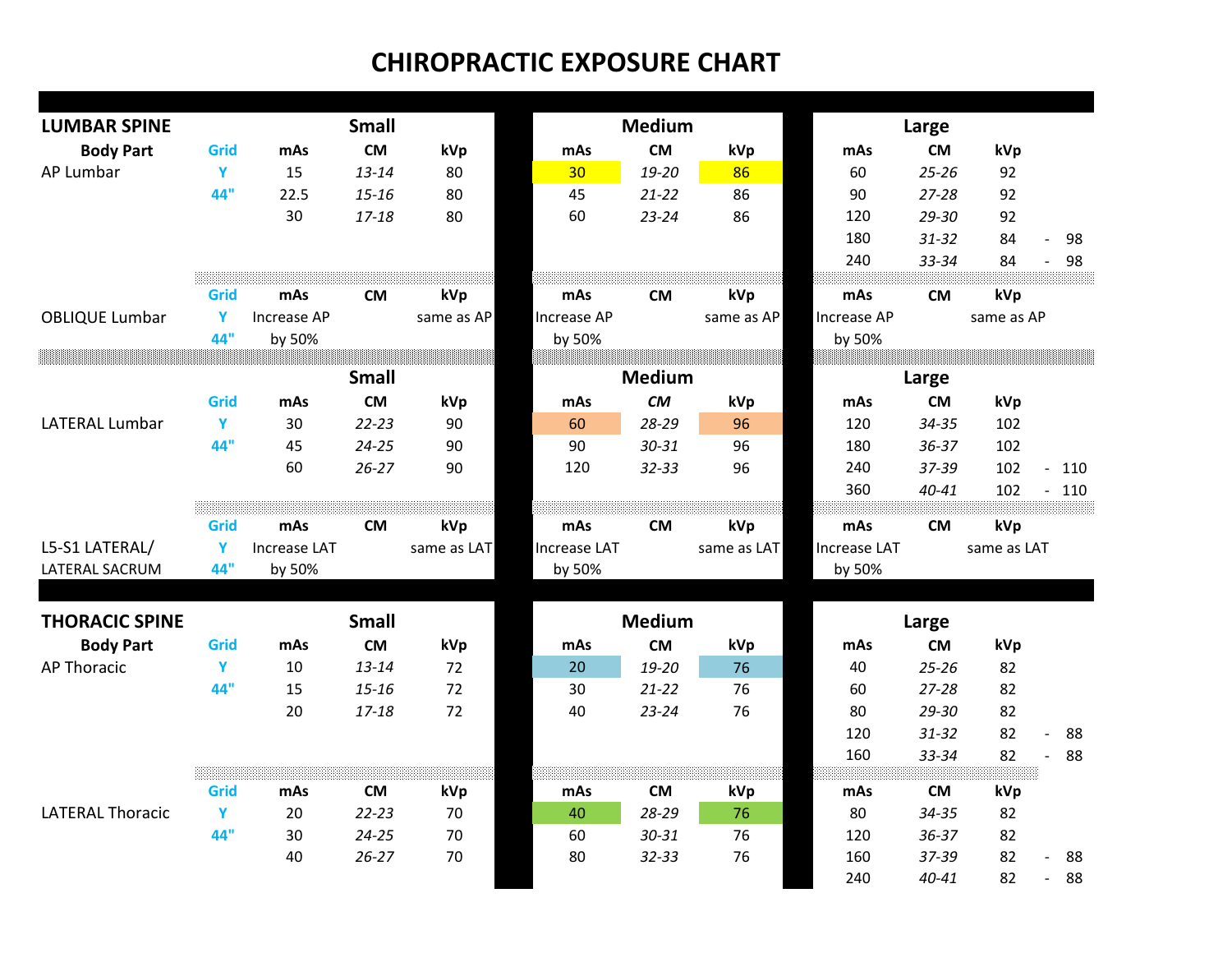| <b>CERVICAL SPINE</b>   |              |      | <b>Small</b> |            | <b>Medium</b><br>Large |               |            |       |           |            |  |
|-------------------------|--------------|------|--------------|------------|------------------------|---------------|------------|-------|-----------|------------|--|
| <b>Body Part</b>        | Grid         | mAs  | <b>CM</b>    | kVp        | mAs                    | <b>CM</b>     | kVp        | mAs   | <b>CM</b> | kVp        |  |
| AP/Oblq Cervical/       | $\mathbf{Y}$ | 4    | $4 - 5$      | 72         | 8                      | $10 - 11$     | 76         | 16    | $16 - 17$ | 82         |  |
|                         | 44"          | 6    | $6 - 7$      | 72         | 12                     | $12 - 13$     | 76         | 24    | 18-19     | 82         |  |
|                         |              | 8    | $8 - 9$      | 72         | 16                     | $14 - 15$     | 76         | 32    | $20 - 21$ | 82         |  |
|                         |              |      |              | kVp        |                        | <b>CM</b>     | kVp        |       |           | kVp        |  |
|                         | Grid<br>Y    | mAs  | <b>CM</b>    |            | mAs                    |               |            | mAs   | <b>CM</b> |            |  |
| <b>LATERAL Cervical</b> | 44"          | Same |              | Increase 4 | Same                   |               | Increase 4 | Same  |           | Increase 4 |  |
|                         |              |      |              |            |                        |               |            |       |           |            |  |
|                         |              |      | <b>Small</b> |            |                        | <b>Medium</b> |            | Large |           |            |  |
|                         | Grid         | mAs  | <b>CM</b>    | kVp        | mAs                    | CM            | kVp        | mAs   | <b>CM</b> | kVp        |  |
| <b>LATERAL Cervical</b> | $\mathbf{Y}$ | 16   | $4 - 5$      | 72         | 32                     | $10 - 11$     | 76         | 64    | $16 - 17$ | 82         |  |
| at 72" Distance         | 72"          | 24   | $6 - 7$      | 72         | 48                     | $12 - 13$     | 76         | 96    | 18-19     | 82         |  |
| with grid               |              | 32   | $8 - 9$      | 72         | 64                     | $14 - 15$     | 76         | 128   | $20 - 21$ | 82         |  |
|                         |              |      |              |            |                        |               |            |       |           |            |  |
| <b>SKULL</b>            |              |      | <b>Small</b> |            |                        | <b>Medium</b> |            |       | Large     |            |  |
| <b>Body Part</b>        | Grid         | mAs  | <b>CM</b>    | kVp        | mAs                    | <b>CM</b>     | kVp        | mAs   | <b>CM</b> | kVp        |  |
| PA/Nasium               | Y            |      |              |            | 40                     | 19-20         | 76         |       |           |            |  |
|                         | 44"          |      |              |            |                        |               |            |       |           |            |  |
|                         | Grid         | mAs  | <b>CM</b>    | kVp        | mAs                    | <b>CM</b>     | kVp        | mAs   | <b>CM</b> | kVp        |  |
| Lateral                 | Y            |      |              |            | 20                     | $15 - 16$     | 70-76      |       |           |            |  |
|                         | 44"          |      |              |            |                        |               |            |       |           |            |  |
|                         | Grid         | mAs  | <b>CM</b>    | kVp        | mAs                    | <b>CM</b>     | kVp        | mAs   | <b>CM</b> | kVp        |  |
| <b>BP or Vertex</b>     | Y            |      |              |            | 60-80                  |               | 80         |       |           |            |  |
|                         | 44"          |      |              |            |                        |               |            |       |           |            |  |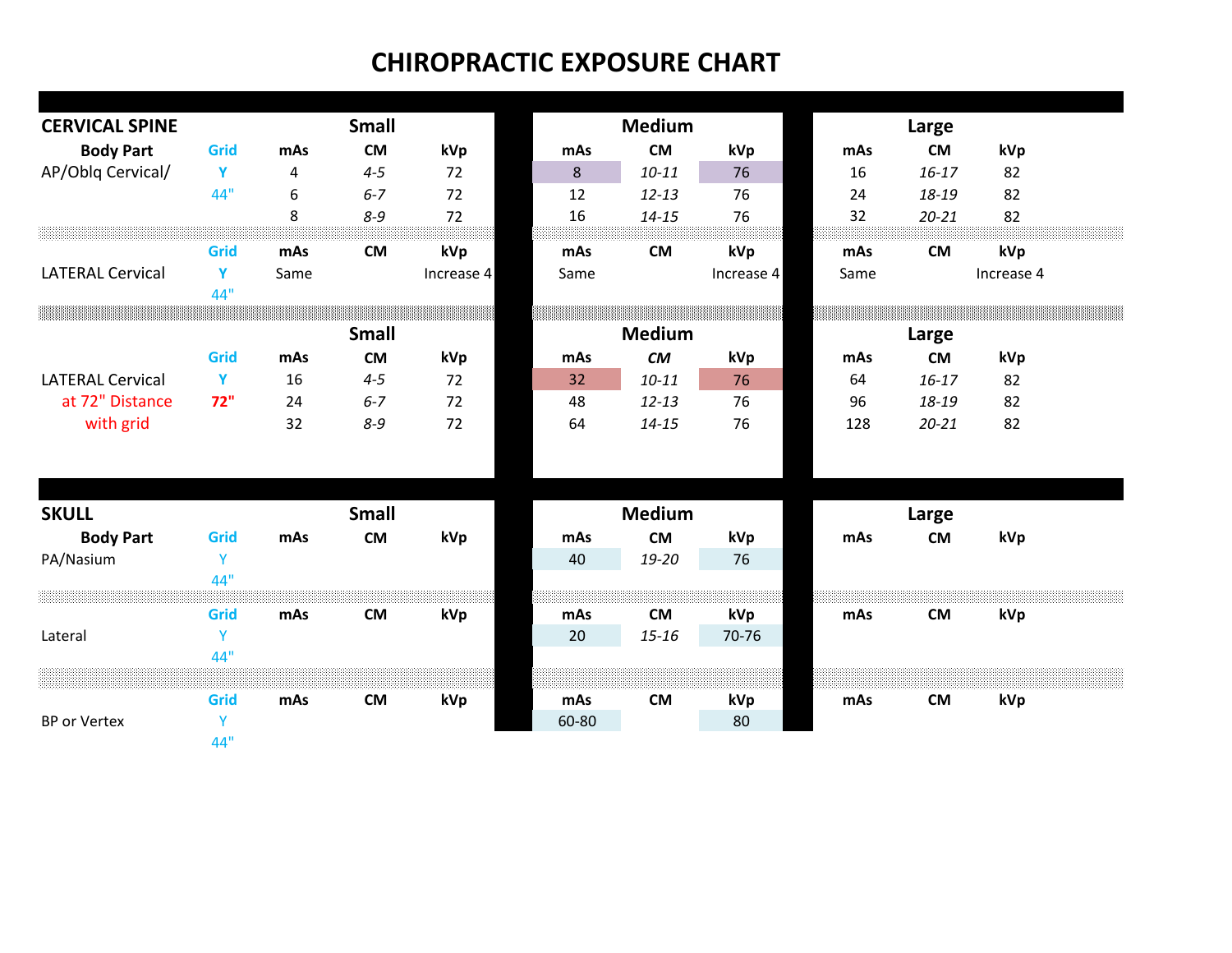| <b>HIP/PELVIS</b>                                                                 |             |          | <b>Small</b>         |                |          | <b>Medium</b>          |                |              | Large                  |                |  |
|-----------------------------------------------------------------------------------|-------------|----------|----------------------|----------------|----------|------------------------|----------------|--------------|------------------------|----------------|--|
|                                                                                   | Grid        | mAs      | <b>CM</b>            | kVp            | mAs      | CM                     | kVp            | mAs          | <b>CM</b>              | kVp            |  |
| AP Hip/Pelvis                                                                     | Y           | 15       | $13 - 14$            | 72             | 30       | 19-20                  | 78             | 60           | $25 - 26$              | 84             |  |
|                                                                                   | 44"         | 22.5     | $15 - 16$            | 72             | 45       | $21 - 22$              | 78             | 90           | $27 - 28$              | 84             |  |
|                                                                                   |             | 30       | 17-18                | 72             | 60       | $23 - 24$              | 78             | 120          | 29-30                  | 84             |  |
|                                                                                   |             |          |                      |                |          |                        |                |              |                        |                |  |
| <b>KNEE</b>                                                                       |             |          | <b>Small</b>         |                |          | <b>Medium</b>          |                |              | Large                  |                |  |
| AP/Oblq Knee                                                                      | Grid        | mAs      | <b>CM</b>            | kVp            | mAs      | $\mathsf{CM}$          | kVp            | mAs          | <b>CM</b>              | kVp            |  |
|                                                                                   | Y           | 11.3     | $7 - 8$              | 66             | 15.0     | $11 - 12$              | 70             | 30           | $15 - 16$              | 70             |  |
|                                                                                   | 44"         | 15.0     | $9 - 10$             | 66             | 22.5     | $13 - 14$              | 70             | 45.0         | $17 - 18$              | 70             |  |
| Lateral Knee                                                                      |             |          |                      | Decrease 4 kVp |          |                        | Decrease 4 kVp |              |                        | Decrease 4 kVp |  |
|                                                                                   |             |          |                      |                |          |                        |                |              |                        |                |  |
| <b>LOWER LEG</b>                                                                  |             |          | <b>Small</b>         |                |          | <b>Medium</b>          |                |              | Large                  |                |  |
| AP/Lateral                                                                        | Grid        | mAs      | <b>CM</b>            | kVp            | mAs      | <b>CM</b>              | kVp            | mAs          | <b>CM</b>              | kVp            |  |
|                                                                                   | Y           | 3.8      | $5-6$                | 66             | 5.0      | $9 - 10$               | 70             | 7.5          | $13 - 14$              | 74             |  |
|                                                                                   | 44"         | 5.0      | $7 - 8$              | 66             | 7.5      | $11 - 12$              | 70             | 11.3         | $15 - 16$              | 74             |  |
|                                                                                   |             |          |                      |                |          |                        |                |              |                        |                |  |
| <b>FOOT/ANKLE</b>                                                                 |             |          | <b>Small</b>         |                |          | <b>Medium</b>          |                |              | Large                  |                |  |
| <b>Ankle</b>                                                                      | <b>Grid</b> | mAs      | <b>CM</b>            | kVp            | mAs      | <b>CM</b>              | kVp            | mAs          | <b>CM</b>              | kVp            |  |
| AP/Oblq                                                                           |             |          |                      |                | 4.0      |                        |                |              |                        |                |  |
|                                                                                   | Y           | 4        | $5-6$                | 56             |          | $7 - 8$                | 60             | 6.0          | $11 - 12$              | 64             |  |
|                                                                                   | 44"         |          |                      |                | 6.0      | $9 - 10$               | 60             | 9.0          | $13 - 14$              | 64             |  |
|                                                                                   |             |          |                      | Decrease 4 kVp |          |                        | Decrease 4 kVp |              |                        | Decrease 4 kVp |  |
| Foot                                                                              | Grid        | mAs      | <b>CM</b>            |                | mAs      | <b>CM</b>              |                | mAs          | <b>CM</b>              |                |  |
|                                                                                   | Y           | 4        | $4 - 5$              | kVp<br>56      | 4        | $6 - 7$                | kVp<br>60      | 6            | $10 - 11$              | kVp<br>64      |  |
|                                                                                   | 44"         |          |                      |                | 6        | $8 - 9$                | 60             | 8            | $12 - 13$              | 64             |  |
|                                                                                   |             |          |                      | 60             |          |                        | 64             |              |                        | 68             |  |
|                                                                                   |             | 5.3      |                      | 60             | 5.3      |                        | 64             | 8.0          |                        | 68             |  |
|                                                                                   |             |          |                      |                |          |                        |                |              |                        |                |  |
|                                                                                   |             |          | <b>Small</b>         |                |          | <u>iviedium</u>        |                |              | Large                  |                |  |
| Lateral<br>maaa<br>AP Foot<br>Oblq Foot<br>Lateral Foot<br><b>SHOULDER GIRDLE</b> | Grid        | mAs      | <b>CM</b>            | kVp            | mAs      | <b>CM</b>              | kVp            | mAs          | <b>CM</b>              | kVp            |  |
|                                                                                   | Y           | 8        | $6 - 7$              | 72             | 16       | $12 - 13$              | 76             | 32           | 18-19                  | 80             |  |
| AP Shoulder/Clavicle                                                              | 44"         | 12<br>16 | $8 - 9$<br>$10 - 11$ | 72<br>72       | 24<br>32 | $14 - 15$<br>$16 - 17$ | 76<br>76       | 48.0<br>64.0 | $20 - 21$<br>$22 - 23$ | 80<br>80       |  |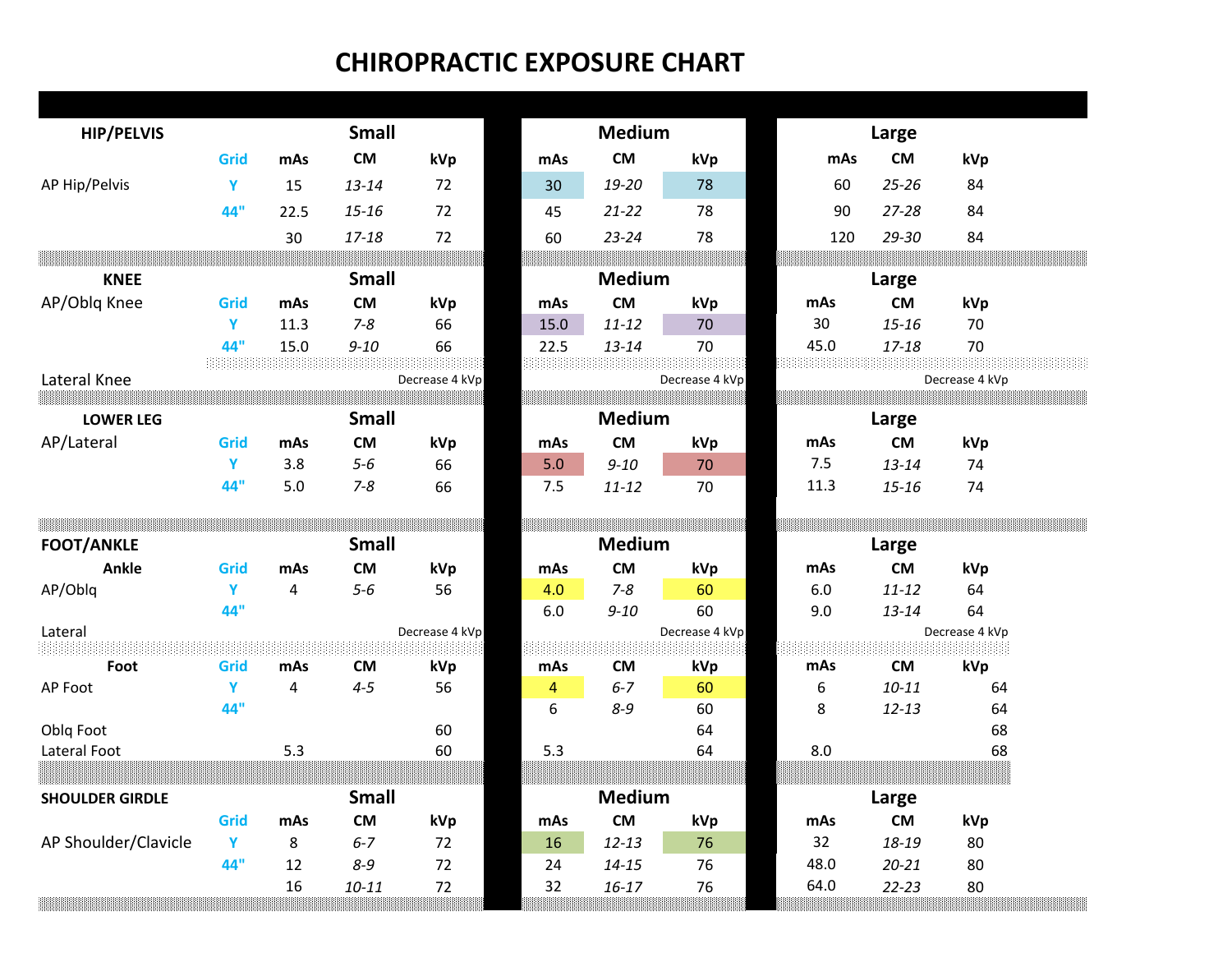| <b>FOREARM/ELBOW</b>    |             |      | <b>Small</b> |                |  |                | <b>Medium</b> |                |       | Large     |                |  |
|-------------------------|-------------|------|--------------|----------------|--|----------------|---------------|----------------|-------|-----------|----------------|--|
| AP Forearm & Elbow      | <b>Grid</b> | mAs  | <b>CM</b>    | kVp            |  | mAs            | <b>CM</b>     | kVp            | mAs   | <b>CM</b> | kVp            |  |
| (as measured)           |             | 3    | $2 - 3$      | 62             |  | 4              | $6 - 7$       | 66             | 8.0   | $10 - 11$ | 66             |  |
|                         | 44'         | 4    | $4 - 5$      | 62             |  | 6              | $8 - 9$       | 66             | 12.0  | $12 - 13$ | 66             |  |
| Lateral Forearm & Elbow |             |      |              | Increase 4 kVp |  |                |               | Increase 4 kVp |       |           | Increase 4 kVp |  |
|                         |             |      |              |                |  |                |               |                |       |           |                |  |
| <b>Wrist/Hand</b>       |             |      | <b>Small</b> |                |  |                | <b>Medium</b> |                | Large |           |                |  |
| PA Hand/Wrist           | Grid        | mAs  | <b>CM</b>    | kVp            |  | mAs            | <b>CM</b>     | <b>kVp</b>     | mAs   | <b>CM</b> | kVp            |  |
| (as measured)           |             |      | $\leq$ 2     | 60             |  | $\overline{2}$ | $3 - 4$       | 64             | 4.0   | $7 - 8$   | 64             |  |
|                         | 44'         |      |              |                |  | ς              | 5-6           | 64             | 6.0   | $9 - 10$  | 64             |  |
|                         |             |      |              |                |  |                |               |                |       |           |                |  |
| Lateral Hand/Wrist      |             | Same |              | Increase 4 kVp |  | Same           |               | Increase 4 kVp | Same  |           | Increase 4 kVp |  |
|                         |             |      |              |                |  |                |               |                |       |           |                |  |